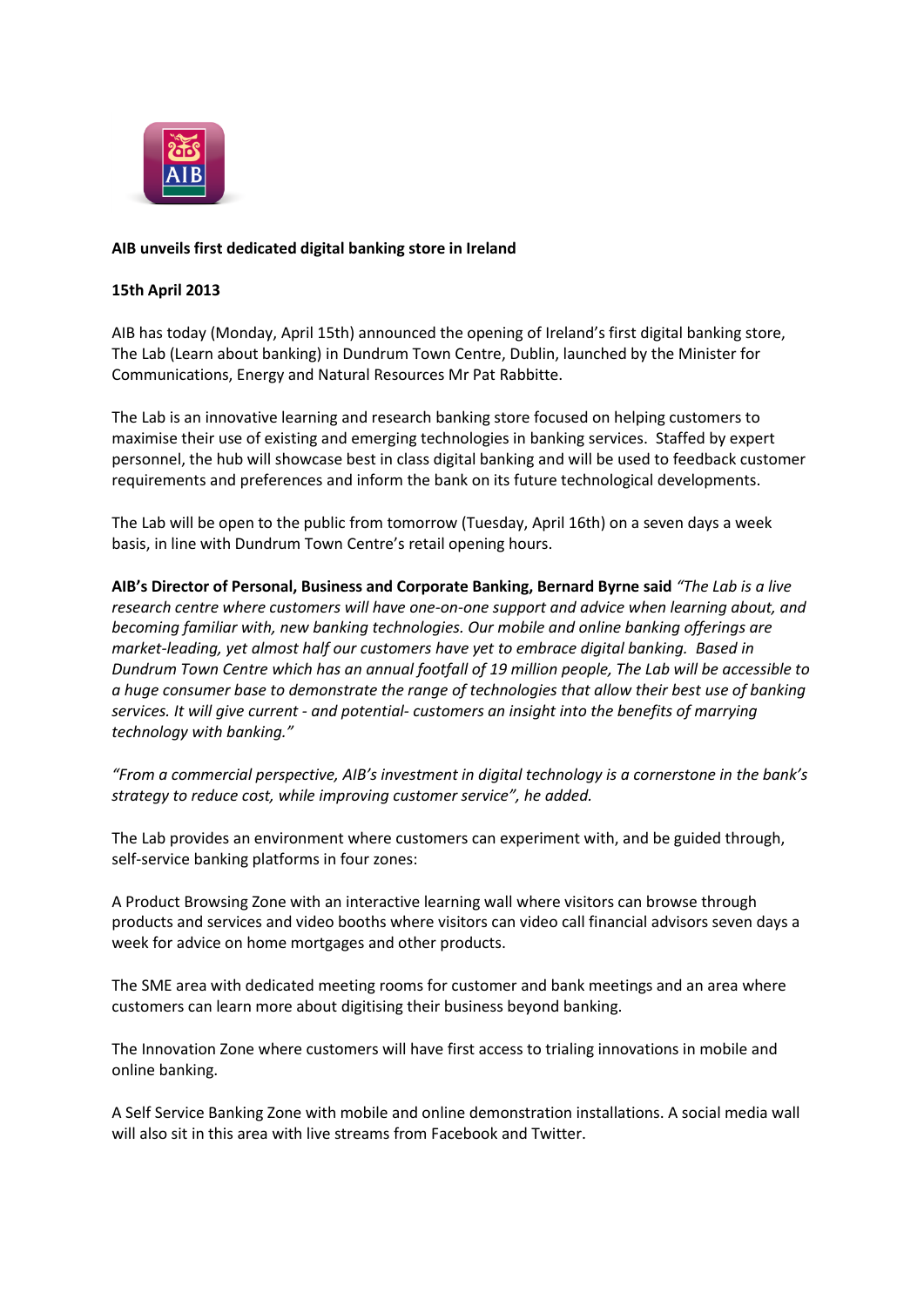Importantly, from a customer and commercial standpoint a majority of day to day transactions banking services will also be available in the Lab.

Currently, over 83 million visits are made to aib.ie each year with 806,000 customers actively using online channels; of these, 318,000 use the mobile app. Over €700 million in funds are transferred using online channels in AIB each day, involving over 220,000 transactions.

Over the coming months, The Lab will be used by AIB to unveil the next phase of banking innovations including Person to Person payments, a Personal Financial Management tool, a new SME online proposition and alerting functionality to allow customers more control of their finances.

For further information on The Lab, visit www.aib.ie and follow on Facebook [\(www.facebook.com/TheLabAIB\)](http://www.facebook.com/TheLabAIB) and Twitter [\(www.twitter.com/TheLabAIB\)](http://www.twitter.com/TheLabAIB).

**-Ends-**

### *For further information, please contact:*

Niamh Hennessy, Media Relations Manager at 086 7801820

Helen Leonard, Press Officer at 087 9850445

## *Note to Editors:*

The Lab is situated opposite Marks and Spencer on Level 1 in Dundrum Town Centre. Opening hours Monday 9am – 9pm: Saturday, 9am – 7pm; Sunday, 10am – 7pm.

In addition to the digital offerings customers can also avail of day-to-day banking services at The Lab, including:

## **Transactions**

Cash and cheque lodgements

ATM withdrawals

Fund transfers (Inter account, domestic and international payments)

Standing order and direct debit maintenance

Bill payment

Ordering drafts

#### **Transaction enquiries**

Check balance and available funds